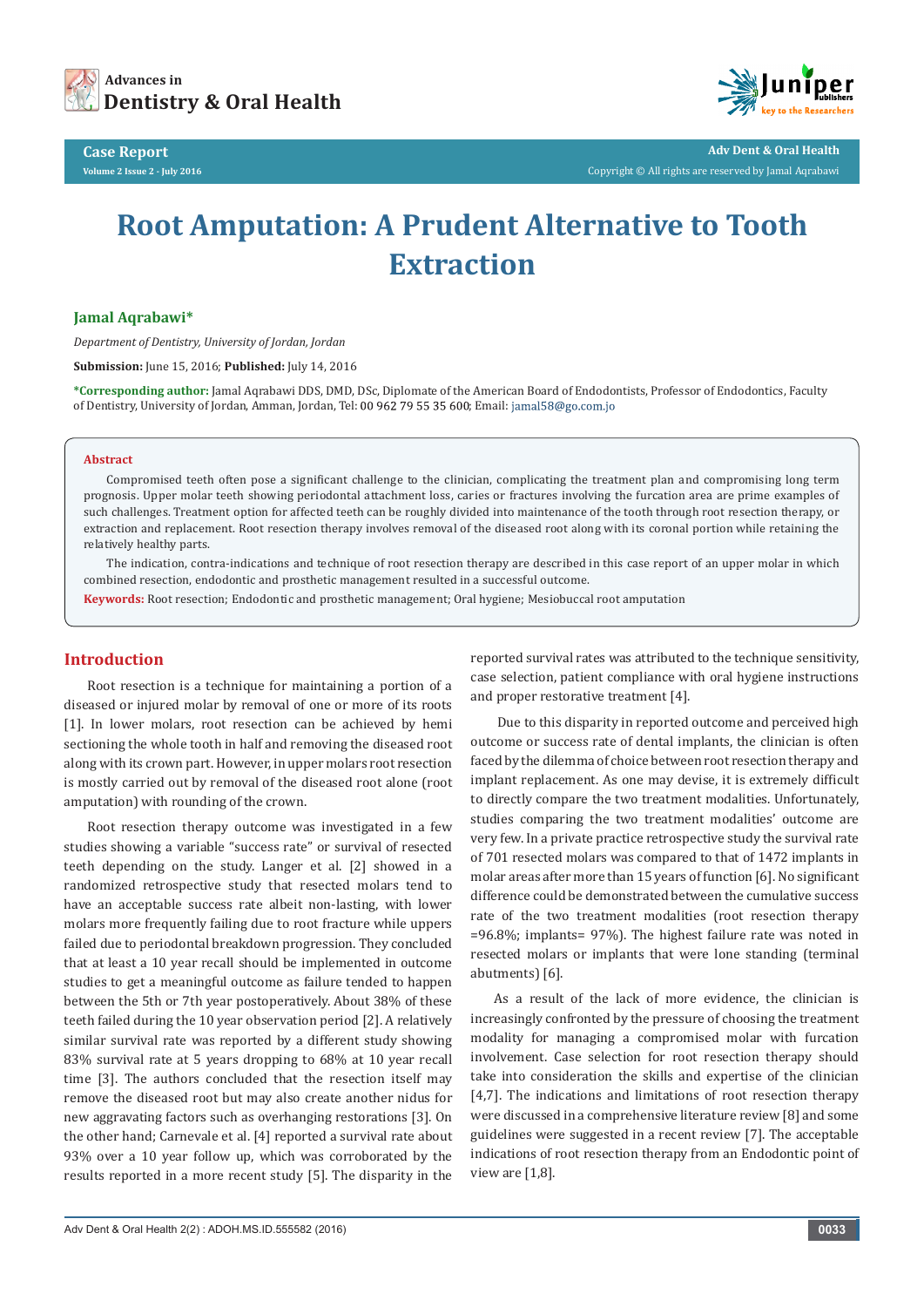1. Severe vertical root fracture involving one root

2. Undermined furcation areas due to caries, or perforations.

3. Perforation of one of the roots of a molar not allowing adequate access to the original root canal hindering canal disinfection procedures.

4. Failure of one of the abutments within a fixed partial denture because of periodontal disease, if the remaining abutments support is adequate.

5. Inability to manage endodontic obstructions or complications in one root of a molar tooth

While root resection therapy would be contra-indicated if root separation is difficult due to fusion of the roots, in-operable endodontic complication or obstruction in the root to be retained, presence of a strong and good adjacent abutments for a bridge as an alternative [1]. Of course, should the clinician lack the expertise needed for proper surgical management and subsequent restoration, root resection should not be carried out.

In this case report, an upper molar with endodontically complicated mesiobuccal root canals was managed using root resection therapy in a keen and compliant patient.

## **Case report**

A 54year old female reported to my office with the chief complaint of pain on the upper left quadrant. On clinical exam tooth #14(UL6) has already prepared as an abutment for 3 unit bridge, percussion test 0n #14(UL6) revealed tenderness and discomfort.

On radiographic examination, tooth 14(UL6) has a RCT with short fill and stripping of the mesiobuccal root (Figure 1). The root canal on the destobuccal root and the palatal one seems to be satisfying. Probing around tooth 14(UL6) was within normal limit.



**Figure1:** Radiograph of tooth UL6. The root canal filling is satisfactory, where as the mesiobuccal root has a short filling and striping of the walls which may indicate vertical fracture.

Upon further investigation we came to conclude that the mesiobuccal root is the source of the patient pain.

The treatment plan was presented to the patients who include removal of the whole mesiobuccal root (MB root amputation) and keeping the palatal and the destobuccal roots. Upon agreement,

the treatment started by giving the patient local anesthesia. A long shank tapered fissure diamond bur was used to make vertical cut toward the furcation. A fine probe was passed through the cut to ensure separation which was confirmed on the radiograph (Figure 2). The furcation area was trimmed to ensure that no spicules were present. The mesiobuccal root was removed in 2 pieces (Figure 3).



**Figure 2:** A radiograph showing removal of the mesiobuccal one [MB1].



**Figure 3:** A radiograph showing removal of mesiobuccal two [MB2].

2months later after complete healing of the socket an impression was taken and 3 unit bridge was fabricated and since then the patient has no complaint. Five years later a radiograph was taken and showed no sign of problem (Figure 4).



**Figure 4:** A radiograph showing the three unit bridge in place after 5 years.

## **Discussion**

The main aim of root resection therapy is to maintain a diseased tooth as an alternative to extraction and replacement. Dental implants, extensive bridgework and custom-made tooth